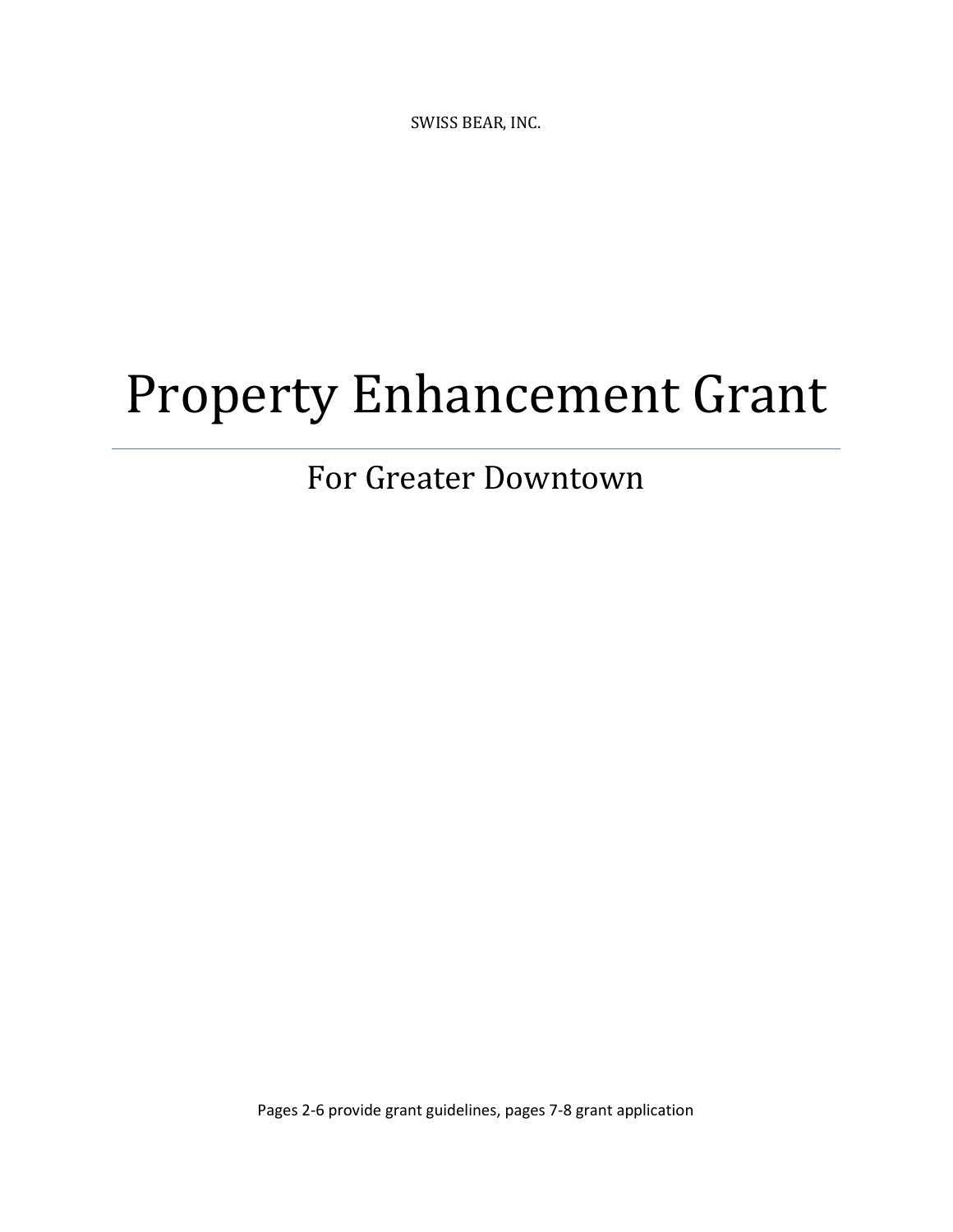### **Swiss Bear, Inc. Property Enhancement Grant**

#### **Description of Property Enhancement Grant Categories**

Façade – defined as one side of a building regardless of the number of stories. Each storefront of a building can be considered a façade. The rear and side of the building may also be considered a façade, with priority given to the front of the building. Awnings are covered under façade.

Signage – includes both exterior signs and vinyl window decals

Landscape – includes foundation and container plantings, as well as private walkways

#### **Purpose of the Program**

The Swiss Bear Property Enhancement Grant is an incentive-based measure. It is intended to encourage and provide an economic incentive for the renovation of building facades in Greater Downtown New Bern, provide implementation of appropriate design standards for the rehabilitation of historic buildings, and provide a visible contribution to the Greater Downtown New Bern commercial district by displaying good design and using quality materials.

Examples of exterior improvements include:

- Removing false fronts and architecturally inappropriate features such as metal canopies
- Safe cleaning of brick and stone fronts
- Permanent Signage
- Installation of canvas awnings
- Window and door repairs
- Repainting
- Structural repair
- Historic reconstructions
- Landscaping including walkways and plantings
- Replacing or adding address information

#### **Who is eligible?**

• Any property owner or business tenant in a commercial building in the project area is eligible to apply. Government facilities and private dwellings are excluded from consideration.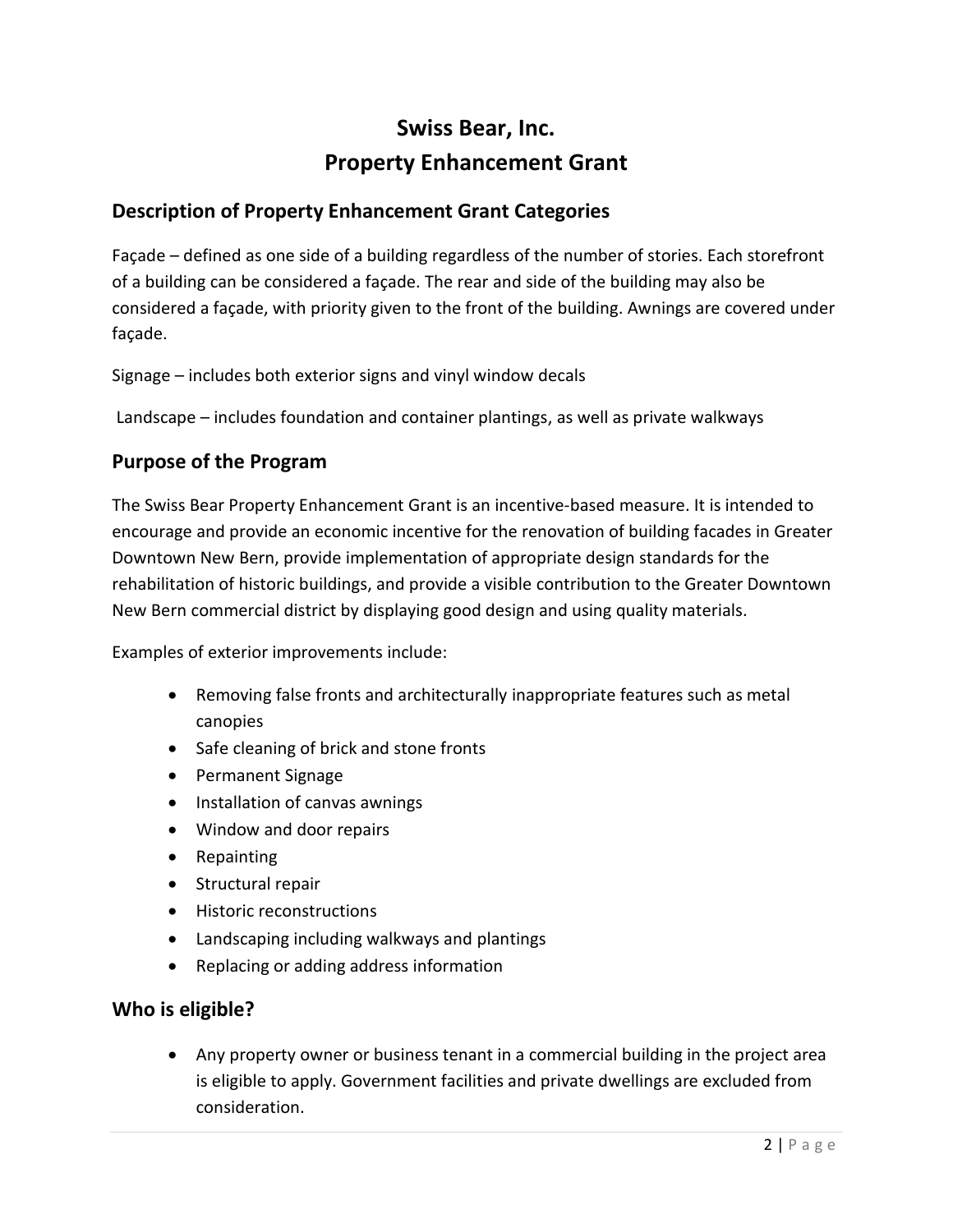• Either the property owner or the business tenant of building may submit an application. If the business tenant is the applicant, the property owner must provide written consent with his or her signature giving explicit permission for the property enhancement to be completed. The property owner should also attach any provisions for renovations undertaken.

#### **Criteria:**

- All grant application proposals must meet zoning and code requirements of the City of New Bern and must comply with Property Enhancement Grant guidelines and Historic Preservation Commission (HPC) guidelines where applicable.
- Only exterior façade renovations are eligible for consideration under the Property Enhancement Grant program. The costs of limited interior alterations such as display window changes may be included only if they are a necessary part of the façade design.
- Priority consideration will be given to proposals that make highly visible and significant design contributions, and which contribute to the program goal of preserving the architectural, historic and commercial character of Greater Downtown.
- A property does not have to be occupied at the time a Property Enhancement Grant application is submitted.

#### **Funding:**

- Property Enhancement Grant *funding categories*
	- o **Façade** \$2500 or half (1/2) the cost of the project, whichever is less
	- o **Signage** \$750 or half (1/2) the cost of the project, whichever is less. *For shingle signs, up to \$750, including installation, with the understanding the shingle sign permanently replaces the business' sidewalk sandwich board.*
	- o **Landscape** \$500 or half (1/2) the cost of the project, whichever is les**s**
- Property Enhancement Grants will provide a 1:1 dollar match for approved projects up to the category limit (s).
- Grant amounts are limited to the amount of the grant category and will not exceed the amount of the estimate submitted with the grant application.
- Grants are paid only when the approved project is completed in accordance with the plans and specifications submitted with the proposal.
- The final award amount is based the documentation of actual costs, up to the amount that was awarded.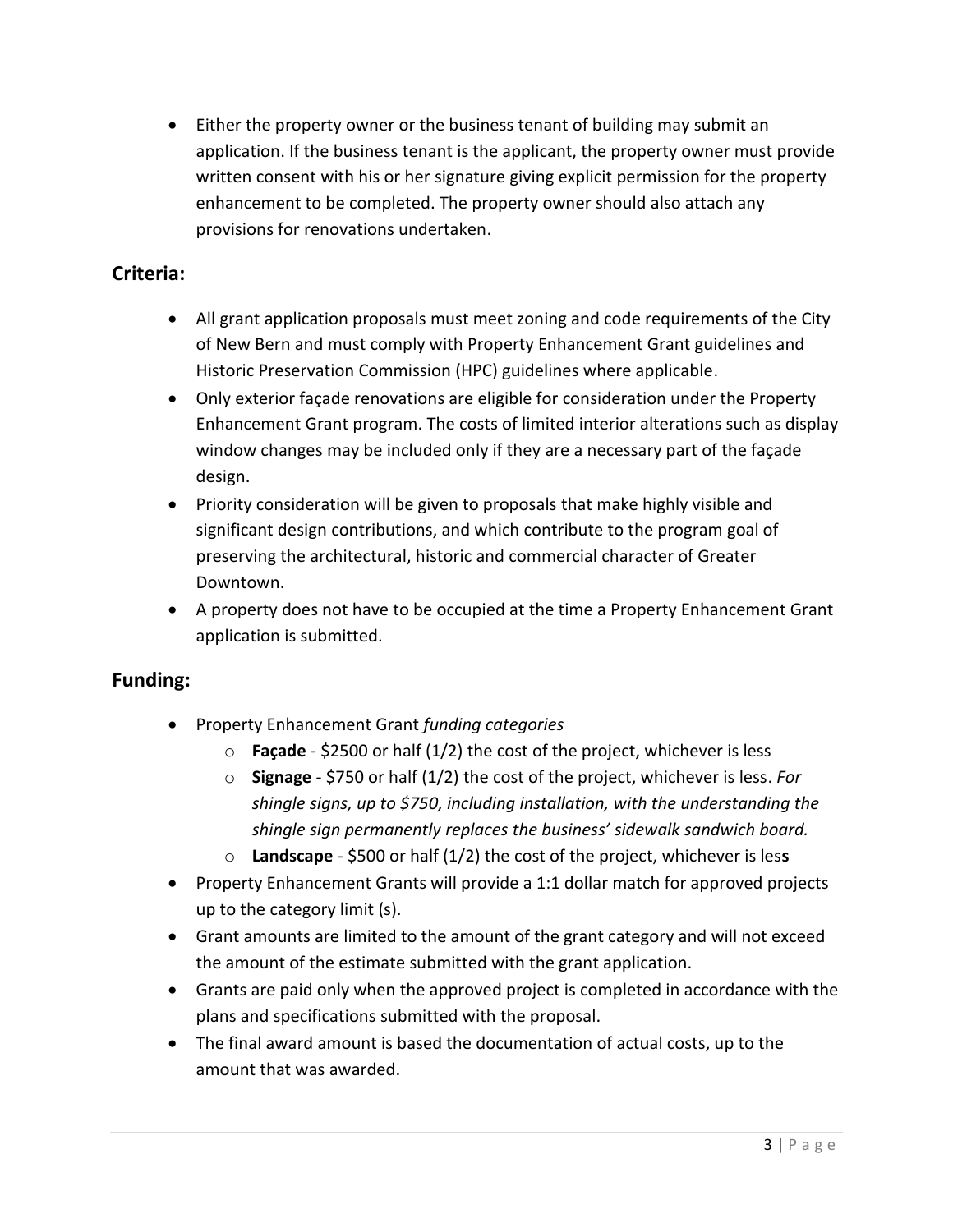• A project that alters submitted plans without prior approval will be disqualified for payment. Designs not completed as submitted will also be disqualified.

#### **Approval:**

- Where appropriate, the project should follow the "Secretary of Interior's Standards for Rehabilitation" of commercial buildings (see attached.)
- All applicants' design proposals must meet the building code requirements for the City of New Bern.
- An applicant may apply for multiple categories, however an applicant will not be considered for funding for the same or similar project for a minimum of five (5) years.
- All applicants must obtain at least two cost estimates of labor and materials and provide copies of each estimate with the application.
- Applications should be submitted no later than April 15, 2017 and October 31, 2017.

#### **Post-approval:**

- Applicants, after approval, have up to 180 days to start their projects. Projects should be completed within 12 months from the time the application is approved.
- If the applicant needs more time to start or complete their project, a written statement with a reasonable explanation for the extension must be submitted and approved.
- The business or property owner (depending on who paid for the project) will receive reimbursement once the project(s) is completed, deemed consistent with the submitted project proposal, and approved by the building inspector, if applicable.
- Payment of the grant is contingent upon proof provided of the expenditures and payment thereof.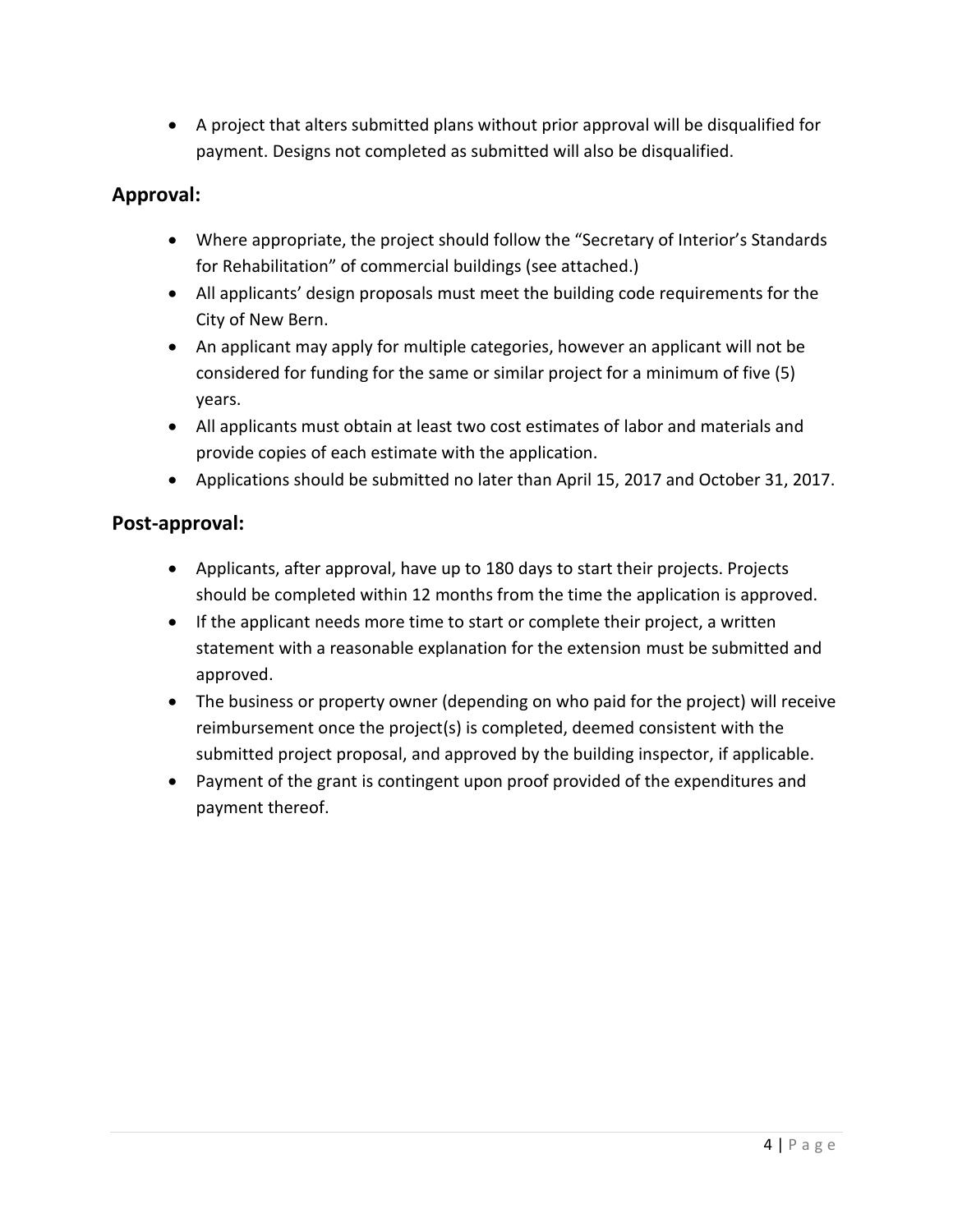#### **The Secretary of the Interior's Standards for Rehabilitation:**

Initially developed by the Secretary of the Interior to determine the appropriateness of proposed project work on registered properties within the Historic Preservation Fund grant-inaid program, the **Standards for Rehabilitation** have been widely used over the years particularly to determine if a rehabilitation qualifies as a Certified Rehabilitation for Federal tax purposes. In addition, the Standards have guided Federal agencies in carrying out their historic preservation responsibilities for properties in Federal ownership or control; and State and local officials in reviewing both Federal and nonfederal rehabilitation proposals. They have also been adopted by historic district and planning commissions across the country.

The Standards (Department of Interior regulations, 36 CFR 67) pertain to historic buildings of all materials, construction types, sizes, and occupancy and encompass the exterior and the interior, related landscape features and the building's site and environment as well as attached, adjacent, or related new construction. The Standards are to be applied to specific rehabilitation projects in a reasonable manner, taking into consideration economic and technical feasibility.

- 1. A property shall be used for its historical purpose or be placed in a new use that requires minimal change to the defining characteristics of the building and its site and environment.
- 2. The historic character of a property shall be retained and preserved. The removal of historic materials or alteration of features and spaces that characterize a property shall be avoided.
- 3. Each property shall be recognized as a physical record of its time, place, and use. Changes that create a false sense of historical development, such as adding conjectural features or architectural elements from other buildings, shall not be undertaken.
- 4. Most properties change over time; those changes that have acquired historic significance in their own right shall be retained and preserved.
- 5. Distinctive features, finishes, and construction techniques or examples of craftsmanship that characterize a property shall be preserved.
- 6. Deteriorated historic features shall be repaired rather than replaced. Where the severity of deterioration requires replacement of a distinctive feature, the new feature shall match the old in design, color, texture, and other visual qualities and, where possible, materials. Replacement of missing features shall be substantiated by documentary, physical, or pictorial evidence.
- 7. Chemical or physical treatments, such as sandblasting, that cause damage to historic materials shall not be used. The surface cleaning of structures, if appropriate, shall be undertaken using the gentlest means possible.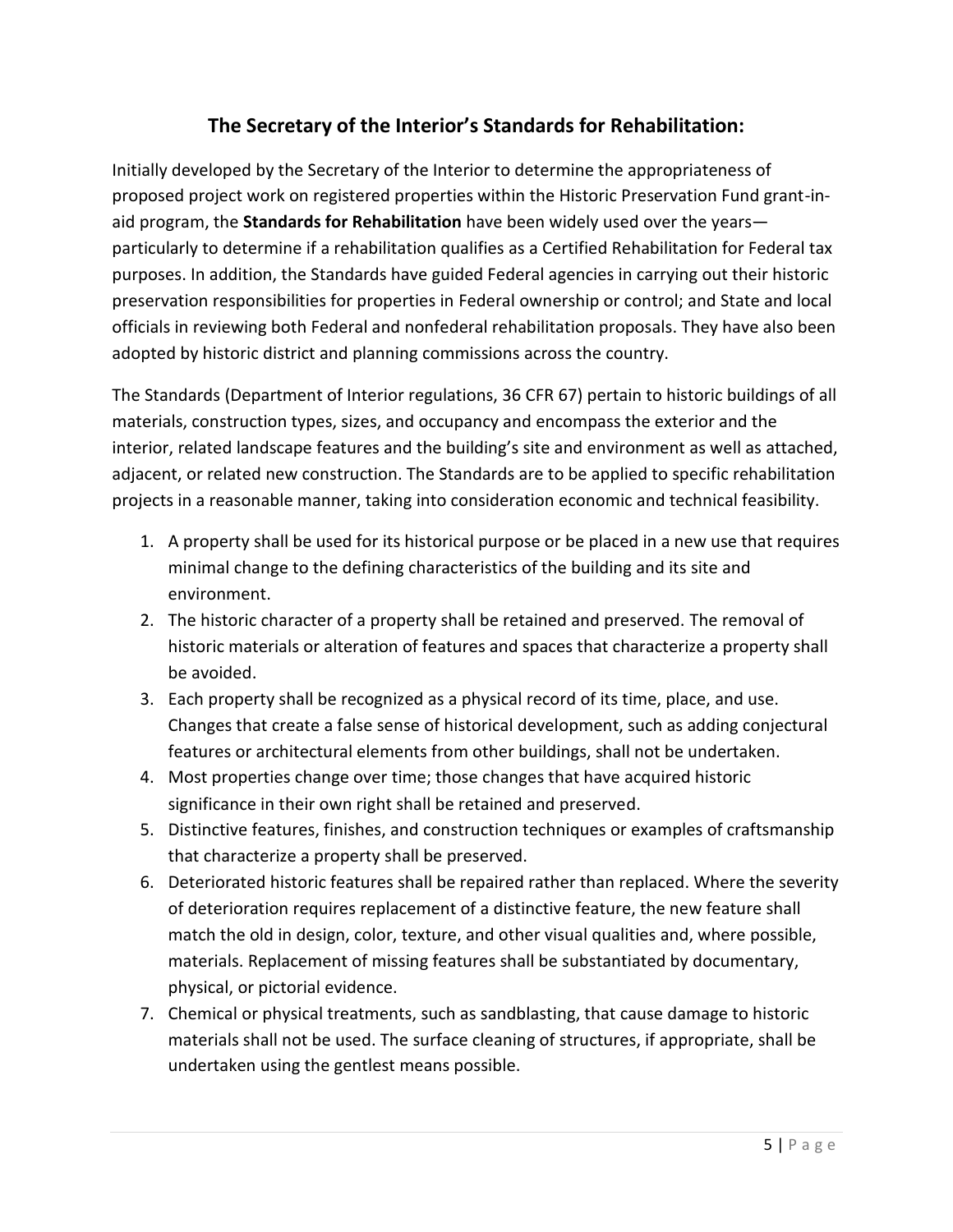- 8. Significant archeological resources affected by a project shall be protected and preserved. If such resources must be disturbed, mitigation measures shall be undertaken.
- 9. New additions, exterior alterations, or related new construction shall not destroy historic materials that characterize the property. The new work shall be differentiated from the old and shall be compatible with the massing, size, scale, and architectural features to protect the historic integrity of the property and its environment.
- 10. New additions and adjacent or related new construction shall be undertaken in such a manner that if removed in the future, the essential form and integrity of the historic property and its environment would be unimpaired.

For more information on the Secretary of the Interior's Standards for Rehabilitation, check–out: http://www.nps.gov/history/hps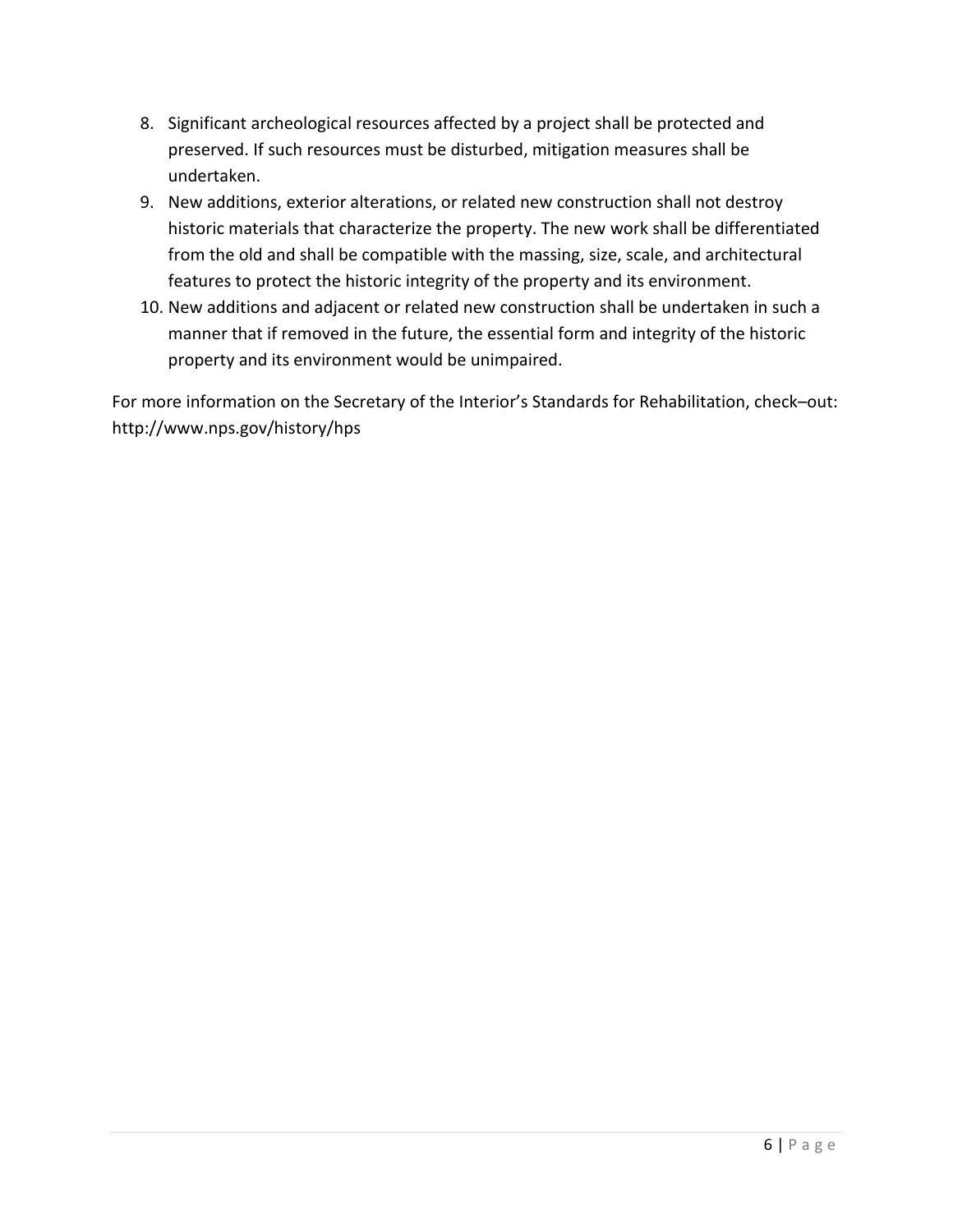## **Swiss Bear, Inc. Property Enhancement Grants Application**

| Type of application (check all that apply): |                 |                                                                                                                                                                                             |
|---------------------------------------------|-----------------|---------------------------------------------------------------------------------------------------------------------------------------------------------------------------------------------|
| Facade                                      | _______ Signage | Landscape                                                                                                                                                                                   |
| <b>Information</b>                          |                 |                                                                                                                                                                                             |
| Property owner name:                        |                 |                                                                                                                                                                                             |
| Business owner name:                        |                 |                                                                                                                                                                                             |
| Applicant name:                             |                 |                                                                                                                                                                                             |
| <b>Business name:</b>                       |                 |                                                                                                                                                                                             |
| Phone:                                      |                 |                                                                                                                                                                                             |
| Street address:                             |                 |                                                                                                                                                                                             |
| <b>Business mailing address:</b>            |                 | <u> 1989 - Jan James James Barnett, fransk politik (d. 1989)</u>                                                                                                                            |
| Email address:                              |                 | <u> 1980 - Johann Harry Harry Harry Harry Harry Harry Harry Harry Harry Harry Harry Harry Harry Harry Harry Harry</u>                                                                       |
| <b>Use of Building</b>                      |                 |                                                                                                                                                                                             |
| Current use of building:                    |                 |                                                                                                                                                                                             |
|                                             |                 |                                                                                                                                                                                             |
| Proposed use of building:                   |                 |                                                                                                                                                                                             |
|                                             |                 |                                                                                                                                                                                             |
| the building in its current condition):     |                 | Description of proposed enhancement (attach or email drawing, sketch, or photo specifically<br>identifying changes and paint color for each detail of the enhancement along with a photo of |
|                                             |                 |                                                                                                                                                                                             |
|                                             |                 |                                                                                                                                                                                             |

\_\_\_\_\_\_\_\_\_\_\_\_\_\_\_\_\_\_\_\_\_\_\_\_\_\_\_\_\_\_\_\_\_\_\_\_\_\_\_\_\_\_\_\_\_\_\_\_\_\_\_\_\_\_\_\_\_\_\_\_\_\_\_\_\_\_\_\_\_\_\_\_\_\_\_\_\_\_